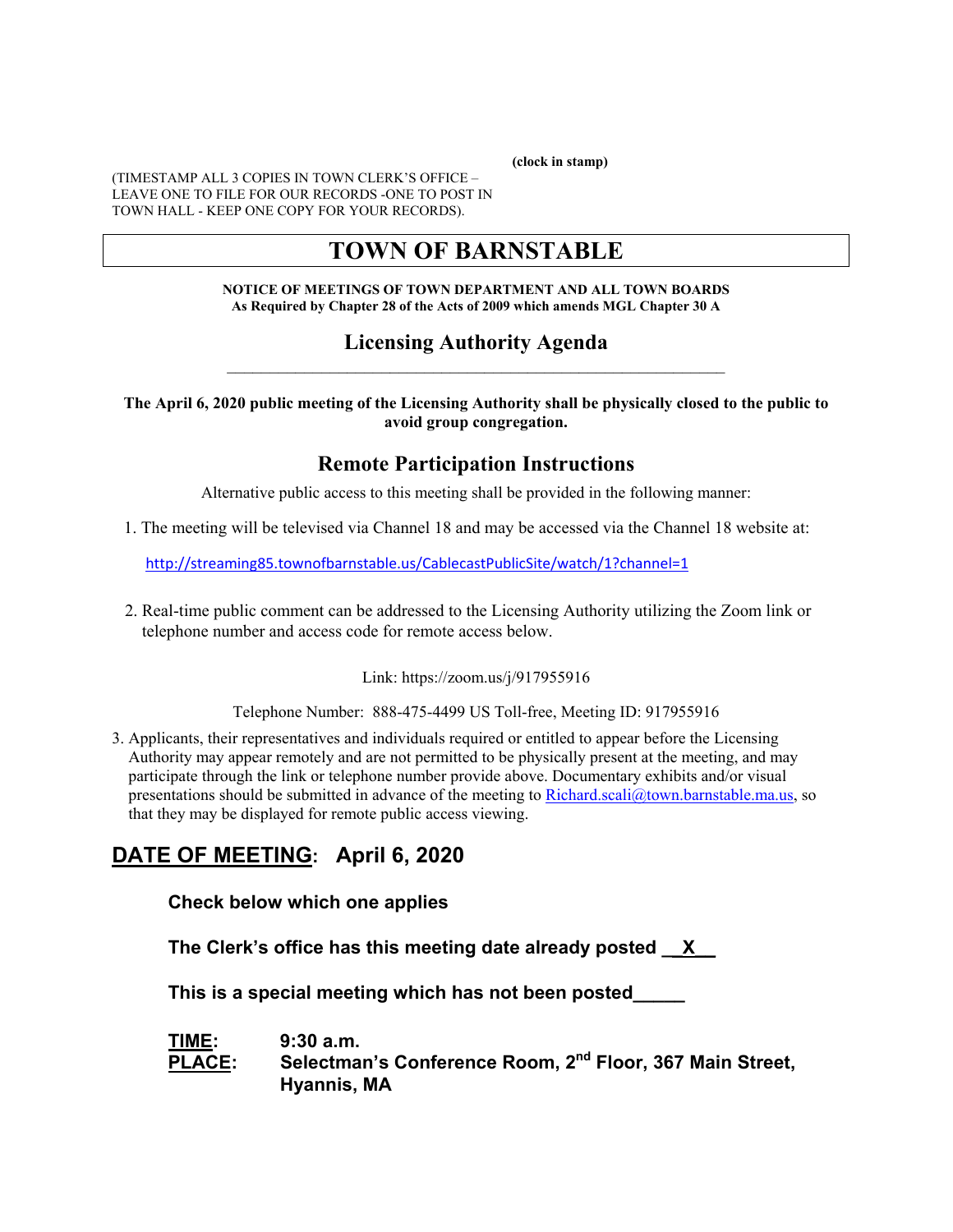## **Vote to accept Minutes:**

**1.** Vote to accept minutes of the 3/23/2020 meeting.

## **New Business:**

**1. Ammar Corporation D/B/A Peppers Pantry, 4120 Falmouth Road, Cotuit, MA 02635** 

Update regarding the ongoing renovations and estimated re-opening date for extension of inactive Wine and Malt package store license.

## **1. Consent Agenda:**

## **Public Hearings:**

### **1. ALTERATION OF PREMISES ON AN ALL ALCOHOL COMMON VICTUALLER LICENSE**

Application of Pain D'Avignon II Inc.,d/b/a Pain D'Avignon Café - Boulangerie, 15 Hinckley Road, Hyannis, Mario Mariani, Manager for an Alteration of Premises description of the existing premises. Alteration of premise is to include a new dining area with 40 seats with one additional seat in patio area.

**New Description:** Single story building at 15 A, B, & C Hinckley Road, Hyannis. Approximately 8211 Sq. Ft. Café/Bakery serving breakfast, lunch, dinner and take out. 11 seat full bar, dining seats 80 and outdoor patio seats 20. Total inside seating 91; outside seating 20. Main entrance plus two French doors leading to outdoor patio and parking area, containing three exits. Additional exit into connecting bakery warehouse and several garage doors and side exits. All changes approved by the Building Department on 2/21/20.

**Continued from March 23, 2020** 

## **2. NEW LODGING HOUSE LICENSE**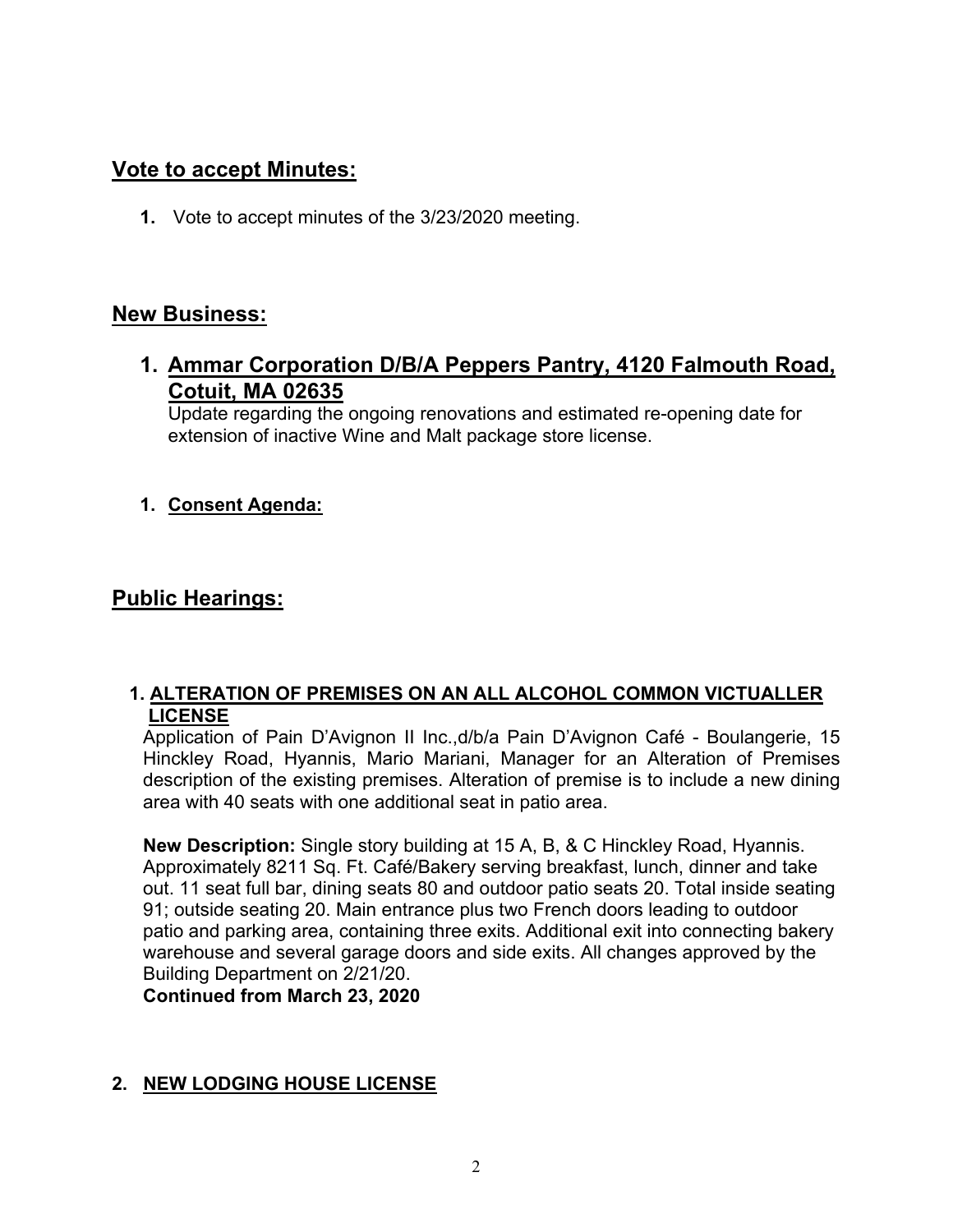Application of American Youth Hostels Inc. d/b/a/ HI- Hyannis Hostel, 111 Ocean Street, Hyannis. Javier Bujanda, Manager for a New Lodging House License for 3 Buildings with 13 bedrooms and 47 lodgers.

**Continued from March 23, 2020** 

### **3. NEW LODGING HOUSE LICENSE**

 Application of Karla Taylor LLC, d/b/a Lamb & Lion Inn, 2504 Main Street, West Barnstable, Lauren Wendelowski, Manager for a New Lodging House License for 10 units.

**Continued from March 23, 2020** 

### **4. NEW ANNUAL ALL ALCOHOL COMMON VICTUALLER LICENSE AND NEW LIVE AND NON-LIVE ENTERTAINMENT LICENSES**

 Application of Finn's Craft Beer Tap House, Inc., David M. DeMinico mgr, d/b/a Finn's located at 334 Main Street, Hyannis, for a new Annual All Alcohol Common Victualler, and annual Live and Non-Live Entertainment Licenses.

 Description of Premise: One Level Restaurant with 2 large rooms for patrons and an 1100 sq. ft. outdoor patio. One room will have a bar and garage door to outdoor seating, the other room will have tables/chairs and space for entertainment. Large kitchen and prep room, a small office space and 2 public bathrooms. 7 rooms total. Total occupancy count is 157. The breakdown is as follows: 57 outside seats, 18 bar seats, 76 table seats and 6 staff members as approved by the Building Commissioner on 3/13/2020.

 Hours of operation are: 11:00 AM to 12:45 AM; Monday-Saturday 11:00AM-12:00PM; Sunday

 Live Entertainment to include: Amplified music for up to 6 performers. Non-Live Entertainment to include: 6 televisions and recorded music. Hours of both Live and Non-Live Entertainment: 11:00 AM – 12:45 AM

### **5. NEW ANNUAL ALL ALCOHOL COMMON VICTUALLER LICENSE AND NEW LIVE AND NON-LIVE ENTERTAINMENT LICENSES**

 Application of The Karibbean Lounge LLC., Aniela Bodah mgr, d/b/a The Karibbean Lounge located at 662 Main Street, Hyannis, for a new Annual All Alcohol Common Victualler, and annual Live and Non-Live Entertainment Licenses.

 Description of Premise: Building consists of a full kitchen with two bars totaling 5210 sq. feet. Restrooms are located in the lobby which is beside the main restaurant entrance. One full bar has 10 stools; the second bar has 4 stools and will be used for private functions. Total seating capacity of 134; 86 inside seats, 48 outside seats, 9 employees and 20 standees.

Hours of Alcohol service are 11:00 AM to 12:45 AM; daily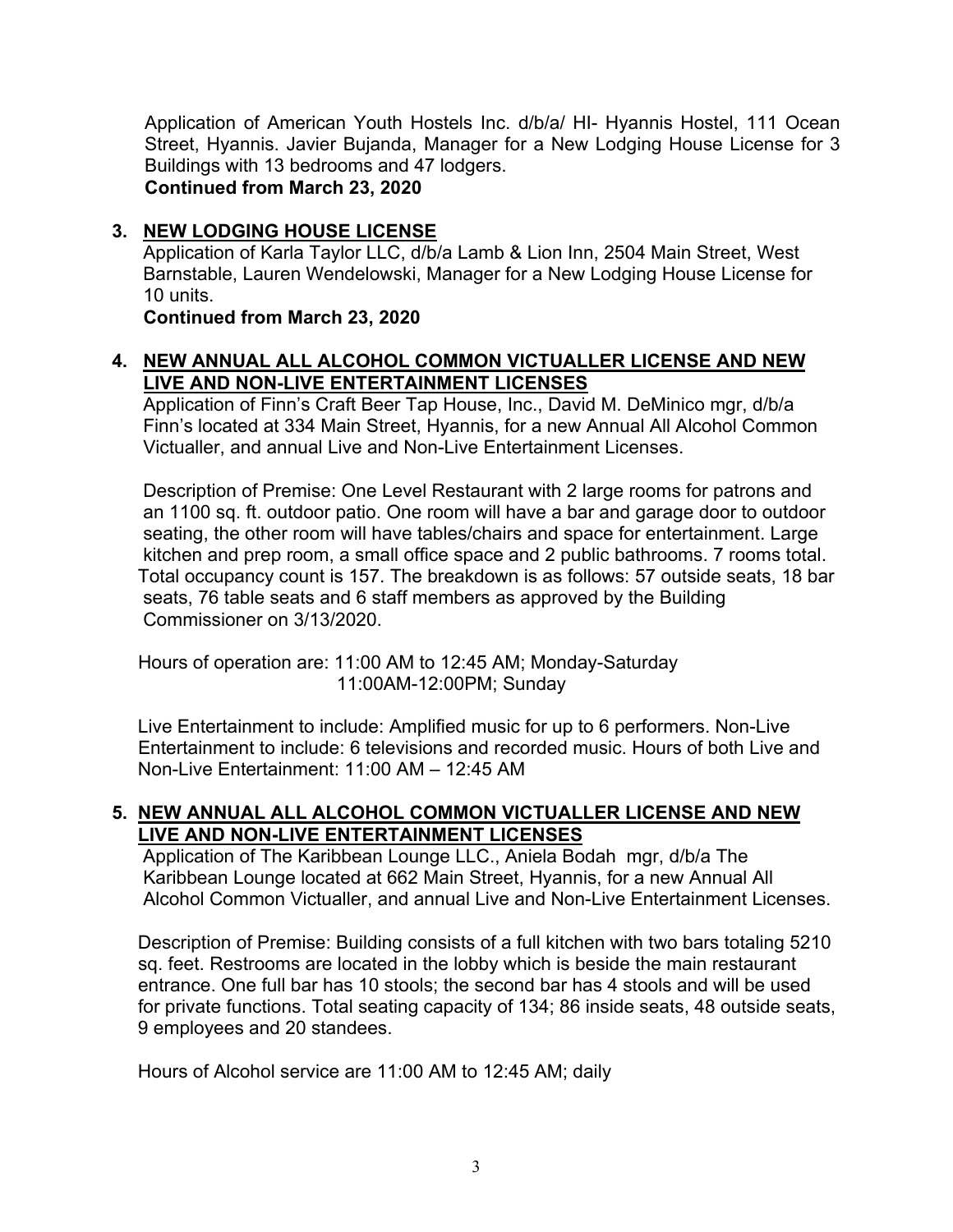Live Entertainment to include: Amplified music for up to 4 performers. Non-Live Entertainment to include: 4 televisions and radio. Hours of both Live and Non-Live Entertainment: 11:00 AM – 12:45 AM Monday-Saturday 11:00AM – 11:00PM Sunday

## **Licensing Division Updates:**

- **1. Licensing Department updates**
- **2. Police Department updates-**

**• Matters not reasonably anticipated by the Chair** 

**\_\_\_\_\_\_\_\_\_\_\_\_\_\_\_\_\_\_\_\_\_\_\_\_\_\_\_\_\_\_\_\_\_\_\_\_\_\_\_\_ The list of matters, are those reasonably anticipated by the president/chair, which may be discussed at the meeting. Not all items listed may in fact be discussed and other items not listed may in fact be discussed and other items not listed may also be brought up for discussion to the extent permitted by law. It is possible that if it so votes, the sub-committee may go into executive session. For your information the section of the M.G.L. that pertains to postings of meetings is as follows: Except in an emergency, in addition to any notice otherwise required by law, a public body shall post notice of every meeting at least 48 hours prior to such meeting, excluding Saturdays, Sundays and legal holidays. In an emergency, a public body shall post notice as soon as reasonably possible prior to such meeting. Notice shall be printed in a legible, easily understandable format and shall contain: the date, time and place of such meeting and a listing of topics that the chair reasonably anticipates will be discussed at the meeting. Meetings of a local public body, notice shall be filed with the municipal clerk, and posted in a manner conspicuously visible to the public at all hours** 

# **Town of Barnstable**

**Licensing Authority 200 Main Street Hyannis, MA 02601 www.town.barnstable.ma.us** 

Telephone: (508) 862-4674 Fax: (508) 778-2412